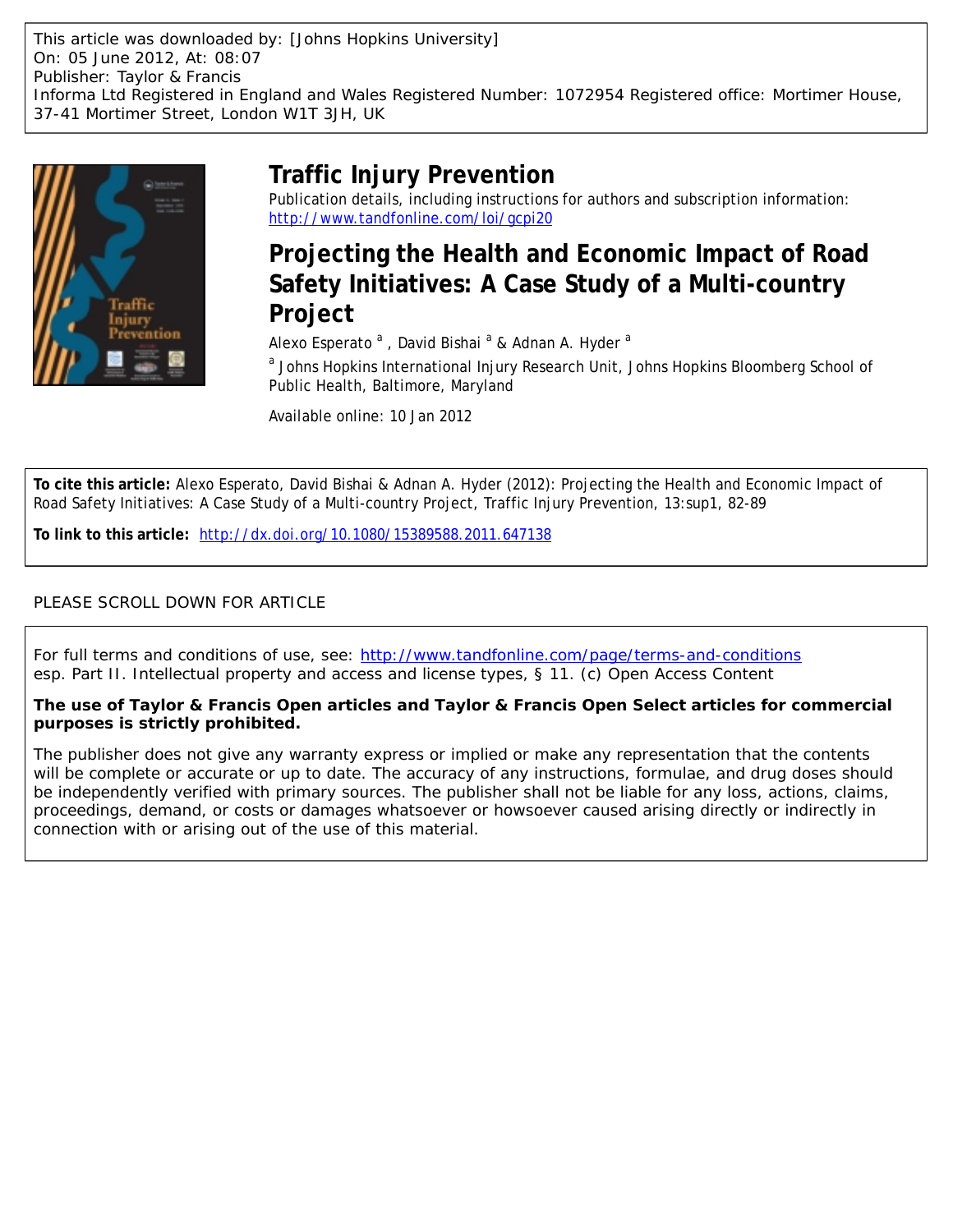

## **Projecting the Health and Economic Impact of Road Safety Initiatives: A Case Study of a Multi-country Project**

## **ALEXO ESPERATO, DAVID BISHAI, and ADNAN A. HYDER**

Johns Hopkins International Injury Research Unit, Johns Hopkins Bloomberg School of Public Health, Baltimore, Maryland

*Objective: The Road Safety in 10 Countries (RS-10) project will implement 12 different road safety interventions at specific sites within 10 low- and middle-income countries (LMICs). This evaluation reports the number of lives that RS-10 is projected to save in those locations, the economic value of the risk reduction, and the maximum level of investment that a public health intervention of this magnitude would be able to incur before its costs outweigh its health benefits.*

*Methods: We assumed a 5-year time implementation horizon corresponding to the duration of RS-10. Based on a preliminary literature review, we estimated the effectiveness for each of the RS-10 interventions. Applying these effectiveness estimates to the size of the population at risk at RS-10 sites, we calculated the number of lives and life years saved (LYS) by RS-10. We projected the value of a statistical life (VSL) in each RS-10 country based on gross national income (GNI) and estimated the value of the lives saved using each country's VSL. Sensitivity analysis addressed robustness to assumptions about elasticity, discount rates, and intervention effectiveness.*

*Results: From the evidence base reviewed, only 13 studies met our selection criteria. Such a limited base presents uncertainties about the potential impact of the modeled interventions. We tried to account for these uncertainties by allowing effectiveness to vary* ±*20 percent for each intervention. Despite this variability, RS-10 remains likely to be worth the investment. RS-10 is expected to save 10,310 lives over 5 years (discounted at 3%). VSL and* \$*/LYS methods provide concordant results. Based on our estimates of each country's VSL, the respective countries would be willing to pay* \$*2.45 billion to lower these fatality risks (varying intervention effectiveness by* ±*20 percent, the corresponding range is* \$*2.0–*\$*2.9 billion). Analysis based on* \$*/LYS shows that the RS-10 project will be cost-effective as long as its costs do not exceed* \$*5.14 billion (under* ±*20% intervention effectiveness, the range* = \$*4.1–*\$*6.2 billion). Even at low efficacy, these estimates are still several orders of magnitude above the* \$*125 million projected investment.*

*Conclusion: RS-10 is likely to yield high returns for invested resources. The study's chief limitation was the reliance on the world's limited evidence base on how effective the road safety interventions will be. Planned evaluation of RS-10 will enhance planners' ability to conduct economic assessments of road safety in developing countries.*

**Keywords** Road safety; Cost of injury; Value of statistical life; Economic evaluation; Trauma

## *INTRODUCTION*

Road traffic injuries impose a serious—and often unrecognized—disease burden around the world. The 2004 update of the Global Burden of Disease Project counted 1.30 million roadrelated deaths and about 47.8 million injuries yearly (World Health Organization [WHO] 2008). This burden is projected to grow; though road deaths are currently ranked as the ninth cause of death around the world, by 2030 they will climb to fifth place (WHO 2009).

Received 25 July 2011; accepted 3 December 2011.

In light of rising mortality and research gaps, Bloomberg Philanthropies launched the Road Safety in 10 Countries (RS-10) project. With a \$125 million initial disbursement over 5 years (WHO 2011b), RS-10 is the largest international road safety initiative undertaken to date. The initiative, launched in 2009, aims to "support road safety projects in 10 low- and middle-income countries (LMICs) and monitor progress at a global level" (WHO 2011b). The participating countries—Brazil, Cambodia, China, Egypt, India, Kenya, Mexico, the Russian Federation, Turkey, and Vietnam—account for almost half (48%) of global traffic deaths. RS-10 interventions will be implemented between 2011 and 2016 and are grouped in 4 main types: drink-driving prevention, motorcycle helmets, seat belts, and speed management. These interventions have demonstrated cost-effectiveness in high-income countries and were proposed for worldwide

Address correspondence to David Bishai, Johns Hopkins International Injury Research Unit, Johns Hopkins Bloomberg School of Public Health, 615 N. Wolfe St., Suite E8132, Baltimore, MD 21205. E-mail: dbishai@jhsph.edu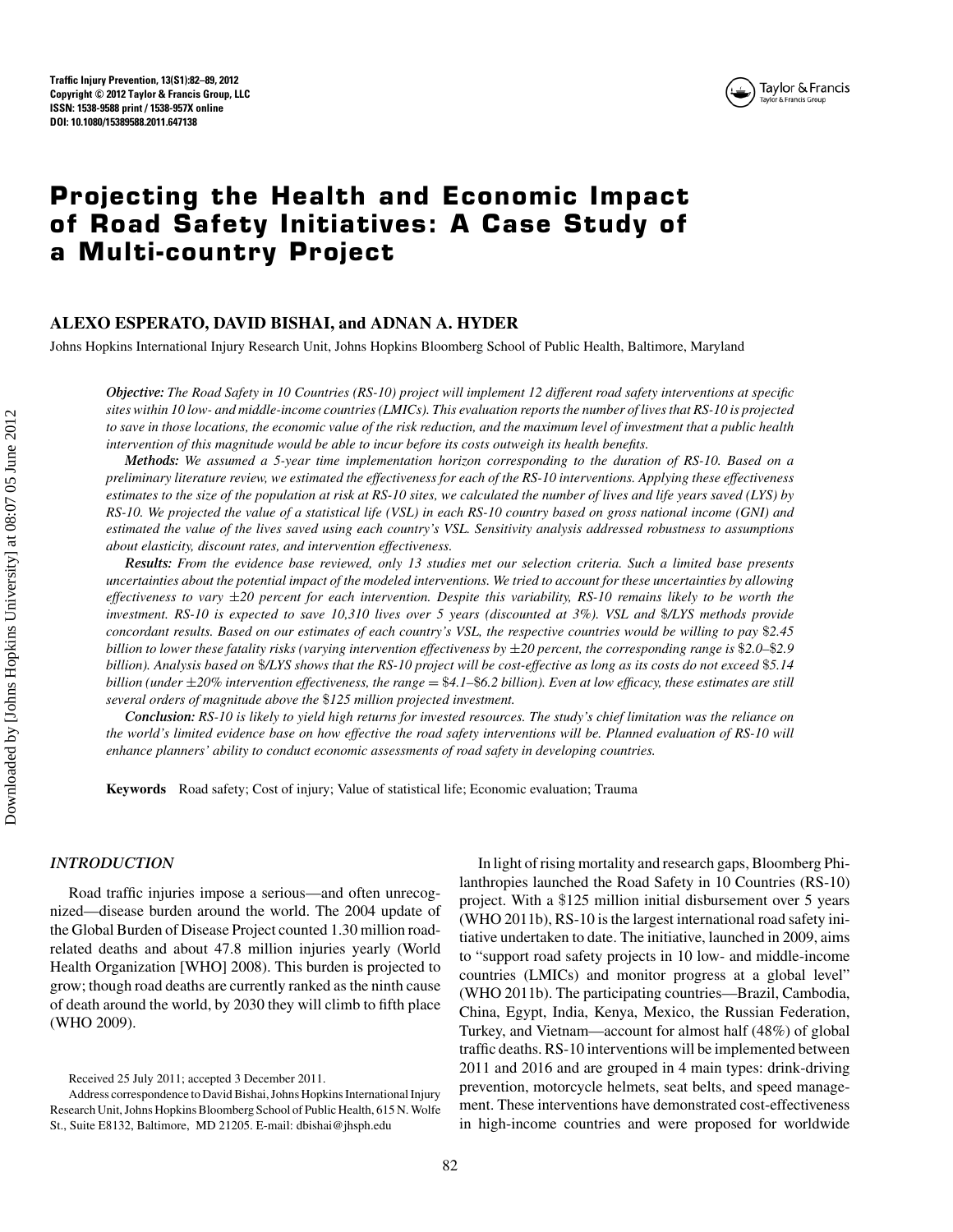rollout by the WHO (2009). Because RS-10 also includes a strong evaluation component, the project is expected both to save lives and provide evidence for stronger road interventions in the developing world.

The overall goal of this study is to estimate how many lives RS-10 can potentially save in selected sites. Additionally, the article identifies the maximum investment RS-10 can incur to save those lives before its costs outweigh the health benefits. In doing so, this article tests the methods to do such estimations within a multi-country project in LMICs. As a result, it comprises a case study that offers potential for informing similar work in other settings. Recognizing that different methods may yield different estimates, this article uses 2 different economic approaches: investment per life-years saved (\$/LYS) and value of statistical life (VSL). \$/LYS calculations reflect traditional cost-effectiveness estimates. VSL calculations, however, estimate how much society would be willing to pay to achieve the risk reductions promised by the RS-10 interventions. Similar findings from both methods strengthen the conclusions of this evaluation.

## *METHODS*

The current study adopts a societal perspective to evaluate the potential impact and return on investment of RS-10. Our research attempts to answer the following related questions: (1) How many lives is RS-10 expected to save in the selected sites? and (2) What is the monetary value of the health benefits potentially generated by RS-10? Our calculations assume that RS-10 will be implemented over a timeframe of 5 years, which corresponds to the stated duration of the project.

The first step was to derive an estimate of the effectiveness of each RS-10 intervention. We reviewed published evaluations of road safety interventions in developing countries. In the search, conducted with a specialized librarian, we consulted Pubmed, Scopus, Web of Science, Global Health Library (WHO Library), and Scirus. Key terms were included for each of the following categories: study type, intervention type, and developing countries. In addition, in order to be included, studies must have been published between January 3, 2003, and January 3, 2011. Main reasons for a study's exclusion were not including the main outcome of interest (i.e., deaths averted), absence of a clear intervention, and evaluation of an intervention outside of RS-10's scope of work (i.e., engineering interventions such as road redesign were excluded). As explained in the Appendix, each effectiveness estimate was calculated as the simple arithmetic average of estimates from the literature's corresponding studies. These interventions will be implemented in the future; there is uncertainty about their potential effectiveness. As suggested in the literature (Schackman et al. 2004), we account for this uncertainty by allowing each effectiveness estimate to vary by  $\pm 20$ percent in our sensitivity calculations. The  $\pm 20$  percent range facilitates readers efforts to extrapolate away from the baseline levels of intervention effectiveness. This range does not express statistical uncertainty about the ultimate effectiveness of the interventions in each country. Given so few empirical estimates and the number of factors that could alter implementation, it is impossible to assert a meaningful range for effectiveness.

The types of interventions in RS-10 were grouped into 4 main categories: speed management, drink-driving, motorcycle helmets, and seat belts. Within each category, separate estimates were developed for enforcement vs. social marketing interventions (e.g., speed management–enforcement; speed management–social marketing). Cognizant of the fact that some RS-10 countries will implement multifaceted interventions, we also developed estimates for categories containing multicategory enforcement or social marketing.

The effectiveness estimates we reviewed typically reflect relative reduction in risk expressed as  $(RR = Rate_{Pre-Intervention})$ /Rate<sub>Post-Intervention</sub>). With baseline estimates of death rates  $(M_{\text{Baseline}})$  and baseline population ( $P_{\text{Baseline}}$ ) at each of the RS-10 sites (see companion papers in this special issue), we were able to calculate projected deaths, pre-intervention, as  $M_{\text{Baseline}}$  $\times$  P<sub>Baseline</sub>. The number of lives saved by the project (LS) results from subtracting deaths postintervention from deaths preintervention as follows: Lives Saved =  $(1 - RR) \times M_{\text{Baseline}}$  $\times$  P<sub>Baseline</sub>. Most RS-10 countries are implementing 2 interventions; the total number of lives saved was computed as the simple sum of the lives saved by each intervention. Given that these are community-wide interventions, the chance that we double count an averted death of a helmeted motorcyclist who later is saved by wearing a seat belt, etc., is negligible but not zero. Following convention, we discounted the lives saved over the 5 years of the timeframe at 3 percent. At the end of the 5-year time horizon, we stopped calculating benefits from RS-10 due to uncertainty about the extent to which the interventions will endure and be sustained after 2015 in the absence of renewed investments in enforcement and behavioral change promotion.

In order to compute LYS at the country level, we multiply the estimate of deaths averted times LYS per death averted, which is the discounted value of the average length of life remaining for a crash victim in each country. The length of remaining life was based on life table data from each country (WHO 2011a) and RS-10 baseline data on the average age of road deaths and the life expectancy at such age. Following convention (Sachs 2002), LYS were also discounted at 3 percent. Further, we assume that RS-10 is a cost-effective endeavor as long as its costs do not exceed 3 times the country's gross national income (GNI). This same threshold was proposed in international guidelines for calculations using similar measures, such as disability-adjusted life years (DALYs; Sachs 2002).

VSL is sometimes misunderstood as the dollar value of "somebody's" life. It is actually a way to express the monetary value of a small reduction in the risk of dying for a population (Viscusi 2008). If someone is willing to pay no more than \$1 to avoid a 1/million risk of dying, we can say that a population of a million of exactly similar individuals would be willing to pay \$1 million to save one statistical life. There is no claim that any single person would trade his or her life for a million dollars—the VSL simply summarizes the population's average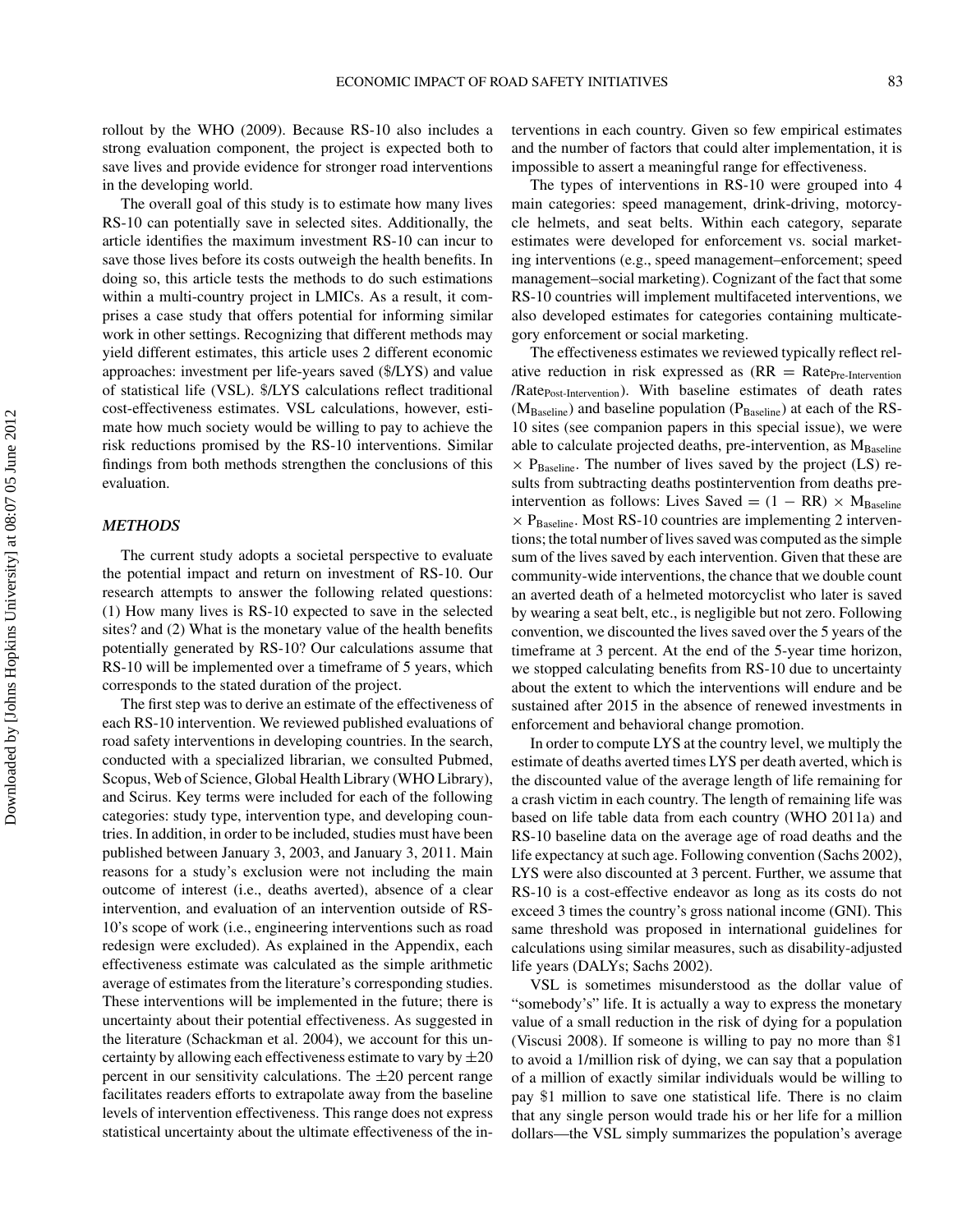*willingness to pay* money for the reduction of health risks. The RS-10 interventions offer the populations being served a reduction in health risks. If we knew how much people in those countries routinely paid out of their own resources to reduce the health risks they face in their daily lives, we could estimate what they would pay to receive benefits of the same magnitude as RS-10. This would provide a monetary value for the lives saved by the RS-10 project.

Our VSL calculations use the approach published by Ozawa et al. (2011) and Laxminarayan et al. (2009), Ozawa et al. (2011) calculated the value of a statistical life through the following benefits transfer formula:  $VSL<sub>i</sub> = VSL<sub>USA</sub> \times (GNI<sub>i</sub>/GNI<sub>USA</sub>)$  $\times \xi$  where subscript *j* denotes country *j* and  $\xi$  is an elasticity term estimated from the literature. Relying on previous road safety literature, we estimate the VSL of road injuries in a developed country like the United States to be \$3.58 million (De Blaeij et al. 2003). The country-specific GNIs were obtained from the World Bank (2011). The elasticity measure reflects the percentage change in VSL per percentage change in GNI. Our midpoint estimation uses an elasticity of 1.5, based on a review by Ozawa et al. (2011) that compared the income elasticity of the value of statistical life between the United States with that in low-income countries. We calculated the present value in 2010 of the lives saved by running project from 2010 to 2015 as the product of  $VSL<sub>i</sub> \times Total Discounted Deaths Averted<sub>i</sub>. In order$ to test the sensitivity to key assumptions, we have also conducted alternative analyses varying the discount rate between 0 and 6 percent, the elasticity between 1 and 2, and intervention effectiveness at  $\pm 20$  percent.

## *RESULTS*

#### *Literature Review on Intervention Effectiveness*

The literature review was conducted until the point of saturation. Overall, although over 800 abstracts were reviewed, there was significant overlap among databases, and the vast majority of studies included epidemiologic data but lacked effectiveness estimates. In fact, the majority of the epidemiologic studies found were conducted in a few countries (notably China, Iran, and Mexico). The search process yielded 26 effectiveness evaluations of road safety interventions in developing countries. Of these, 10 studies explored the effectiveness of interventions not covered by the RS-10 project; 5 of these assessed the effectiveness of road redesign interventions (Afukaar 2003; Arreola-Rissa et al. 2008; Ayati and Shahidian 2007; WHO 2009; Yang 2010) and another 5 reviewed the effectiveness of emergency medical services to road injury victims (Arreola-Risa et al. 2004, 2007; Husum, Gilbert, and Wisborg 2003; Husum, Gilbert, Wisborg, et al. 2003; Jayaraman et al. 2009). Of the 16 articles that met our inclusion/exclusion criteria, one was excluded due to high participant attrition (45% in Bacchieri et al.'s [2010] study) and another 2 were excluded because the effectiveness estimates included only intermediate outcomes (Hidalgo-Solorzano et al. 2008; Williams et al., 2007). Consequently, 13 studies (Table I) constituted the body of evidence for the effectiveness estimates. Of these, 7 (Bishai et al. 2008; Maffei de Andrade et al. 2008; Poli de Figueiredo et al. 2001; Rahimi-Movaghar 2010; Salvarani et al. 2009; Soori et al. 2009; Stevenson et al. 2008) evaluated the effectiveness of interventions across categories. The other half provided estimates for individual interventions. These studies focused mainly on police enforcement, helmets (Espitia-Hardeman et al. 2008; Ichikawa et al. 2003; Law et al. 2005; Passmore et al. 2010), seat belts (Harris and Olukoga 2005; Williams et al. 2007), drink-driving (Guanche Garcell et al. 2008), and speed (Poli de Figueiredo et al. 2001). Hence, the number of studies used to develop each estimate was limited due to the lack of evaluative studies in LMICs.

#### *Estimate of Lives Saved*

The Appendix explains the methodology used to develop the effectiveness estimates of the RS-10 interventions. As explained, we developed one estimate for each type of intervention. These estimates are expressed in terms of one minus relative risk for mortality. Our calculations (available by request) show that RS-10 interventions are expected to reduce road safety deaths by 23 percent on average, varying between 11 percent (seat belt enforcement) and 30 percent (drinking enforcement). However, these estimates must be taken with caution, because the number of studies used to develop each was quite limited. For example, some estimates are based on 4 studies (i.e., seat belts enforcement and police enforcement), whereas others—such as drink-driving—are based on just one study. Therefore, the results from this projection cannot be taken as definitive but rather are directional.

The global effectiveness estimates were then used to project the number of lives that RS-10 can save by country over the next 5 years (Table II). Assuming a 3 percent discount rate, RS-10 could save about 10,310 lives. The table shows wide variations in the size of the populations at risk and those receiving the intervention. For example, the average population size receiving the intervention is 1.89 million, ranging from 380,211 (Cambodia) to 19.5 million (Egypt). The data also reflect wide variation of baseline death risks across sites. Across all intervention sites, the risk of dying on the road was 19.9 per 100,000 population (mean  $= 19$ ). This figure resembles national averages of middle-income countries such as Brazil (18.3) and Thailand (19.6; WHO 2004). However, the average figure masks a wide variety of baseline risks, ranging from 6.6 (Kenya) to 29.7 (Mexico). In addition, sites are implementing different types of interventions, ranging from specific (speed, seat belts, etc.) to multicategory interventions. Hence, cross-country comparisons must be made with caution.

The last two columns in Table II indicate the value of the estimated health gains produced by RS-10. These are obtained through 2 different approaches: the  $3 \times$  GNI per LYS criterion and the VSL estimation. The table shows that, not surprisingly, both methods yield different estimates. According to the maximum investment calculations, for it to be true that the costs exceed benefits of saving 10,310 lives (in terms of  $3 \times$  GNI/LYS), RS-10 would need to cost over \$5.2 billion. The VSL method, on the other hand, estimates that society values these lives at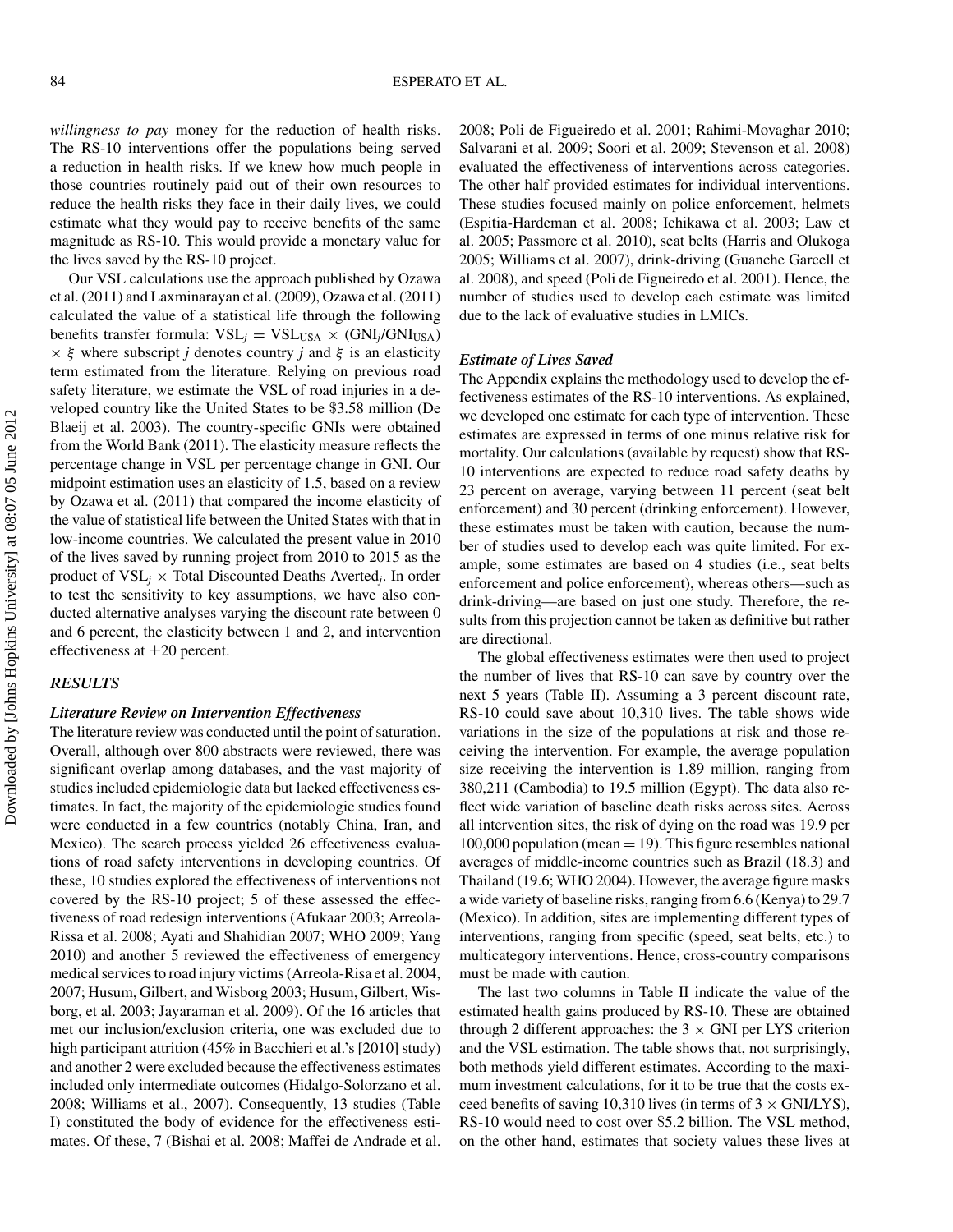| Type of intervention (1st is<br>primary intervention)                                                            | Source                                                                                                                                                                                                                                                                                                                                                                                                                                         | Intervention                                                                                                                                                                                                                                                   | Main findings                                                                                                                                                                                                                                                                                                                                                                                                                                                                                                                                                  | Country |
|------------------------------------------------------------------------------------------------------------------|------------------------------------------------------------------------------------------------------------------------------------------------------------------------------------------------------------------------------------------------------------------------------------------------------------------------------------------------------------------------------------------------------------------------------------------------|----------------------------------------------------------------------------------------------------------------------------------------------------------------------------------------------------------------------------------------------------------------|----------------------------------------------------------------------------------------------------------------------------------------------------------------------------------------------------------------------------------------------------------------------------------------------------------------------------------------------------------------------------------------------------------------------------------------------------------------------------------------------------------------------------------------------------------------|---------|
| <b>Speeding</b><br>Speed-enforcement;<br>$drink-driving + speeding$<br>enforcement                               | Poli de Figueiredo, L. F., S. Rasslan, et<br>al. (2001). "Increases in fines and<br>driver licence withdrawal have<br>effectively reduced immediate deaths<br>from trauma on Brazilian roads:<br>first-year report on the new traffic<br>code." Injury 32(2): 91-4.; Liberatti,<br>C. L, S. M. Andrade, et al. (2001).<br>"The new Brazilian traffic code and<br>some characteristics of victims in<br>southern Brazil." Inj Prev 7(3): 190-3. | New Traffic Code for Brazil:<br>increased fines, point system<br>and raised speed limits.                                                                                                                                                                      | Poli paper reduces deaths by 25%<br>reduces admissions by 33% so in<br>10,000 popGet .512 lives saved and<br>4.549 YLDs saved                                                                                                                                                                                                                                                                                                                                                                                                                                  | Brazil  |
| Speed-enforcement;<br>$drink-driving + speeding$<br>enforcement; seatbels<br>enforcement;<br>enforcement-general | Maffei de Andrade S, Soares DA,<br>Matsuo T, Barrancos Liberatti CL,<br>Hiromi Iwakura ML. "Road<br>injury-related mortality in a<br>medium-sized Brazilian city after<br>some preventive interventions".<br>Traffic Inj Prev. 2008 Oct;9(5):450-5.                                                                                                                                                                                            | Speed control, seatbelts, new<br>traffic code and prehospital<br>attention for road traffic<br>victirms in Londrina (Brazil)                                                                                                                                   | Seatbelts, radar (end of 1995 and 1996), Brazil<br>and introduction of prehospital<br>attention (starting in June 1996).<br>Small impact on mortality among<br>victims of road traffic injuries, which<br>continued at $+35$ per 100,000<br>population. In 1999, the year after a<br>new national road traffic code had<br>been implemented, a larger reduction<br>in mortality levels was observed (to<br>27.2 per 100,000). However, this<br>downward trend was not maintained<br>over subsequent years, with mortality<br>levels continuing at 23 to 29 per |         |
| Speed-enforcement;<br>$drink-driving + speeding$<br>enforcement;<br>enforcement-general                          | Bishai D, Asiimwe B, Abbas S, Hyder<br>AA, Bazeyo W. "Cost-effectiveness<br>of traffic enforcement: case study<br>from Uganda". Inj Prev. 2008<br>Aug; $14(4)$ : $223-7$ .                                                                                                                                                                                                                                                                     | Enforcement of traffic laws<br>(speed through scale up of<br>police resources (20<br>policemen, radars, and 4<br>mobile units) in Kampala                                                                                                                      | 100,000 population.<br>17% drop in road deaths after the<br>intervention. \$603 per death averted<br>or \$27 per life year saved discounted<br>at $3\%$                                                                                                                                                                                                                                                                                                                                                                                                        | Ghana   |
| Drink Driving<br>Drink enforcement                                                                               | Guanche Garcell H, Suárez Enriquez T,<br>Gutiérrez García F, Martínez Quesada<br>C, Peña Sandoval R, Sánchez<br>Villalobos J. "Impact of a<br>drink-driving detection program to<br>prevent traffic accidents (Villa Clara<br>Province, Cuba)". Gac Sanit. 2008<br>Jul-Aug;22(4):344-7.                                                                                                                                                        | Alcohol testing checkpoints<br>during weekends at Villa<br>Clara province (pop<br>833,424)                                                                                                                                                                     | Comparing to previous year (2002),<br>accidents were reduced by 29.9%,<br>deaths by 70.8%, and injuries by<br>58.7%.                                                                                                                                                                                                                                                                                                                                                                                                                                           | Cuba    |
| <b>Helmets</b><br>Helments-enforcement                                                                           | Espitia-Hardeman V, Vélez L, Muñoz E, Series of laws that made<br>Gutiérrez-Martínez Ml,<br>Espinosa-Vallín R, Concha-Eastman<br>A. "Impact of interventions directed<br>toward motorcyclist death prevention<br>in Cali, Colombia: 1993-2001".<br>Salud Publica Mex. 2008;50<br>SuppM:S69-77.                                                                                                                                                 | mandatory a) helmet in<br>motorcycle drivers; b)<br>helmet in passengers; c)<br>forbade motorcycle traffic<br>during Christmas holidays;<br>and d) use of reflecting<br>vests. The study also<br>examined the impact of a<br>reduction in police<br>personnel. | Between 1993 and 2001, 52% reduction Colombia<br>in mortality rates amongst motorcycle<br>drivers from 9.7 to 3.6. According to<br>the ARIMA (adj) model, helmet in<br>drivers reduced rate by 3.8, and<br>helmet in passengers by 3.3 (mortality<br>rates seem to be per 100,000<br>inhabitants).                                                                                                                                                                                                                                                             |         |
| Helments-enforcement                                                                                             | Ichikawa M, Chadbunchachai W, Marui<br>E. "Effect of the helmet act for<br>motorcyclists in Thailand". Accid<br>Anal Prev. 2003 Mar; 35(2): 183–9.                                                                                                                                                                                                                                                                                             | National helmet law of<br>Thailand                                                                                                                                                                                                                             | 41% reduction in head injuries and $21\%$ Thailand<br>reduction in deaths                                                                                                                                                                                                                                                                                                                                                                                                                                                                                      |         |
|                                                                                                                  |                                                                                                                                                                                                                                                                                                                                                                                                                                                |                                                                                                                                                                                                                                                                | (Continued on the text page)                                                                                                                                                                                                                                                                                                                                                                                                                                                                                                                                   |         |

**Table I** Literature review of effectiveness studies for selected road safety interventions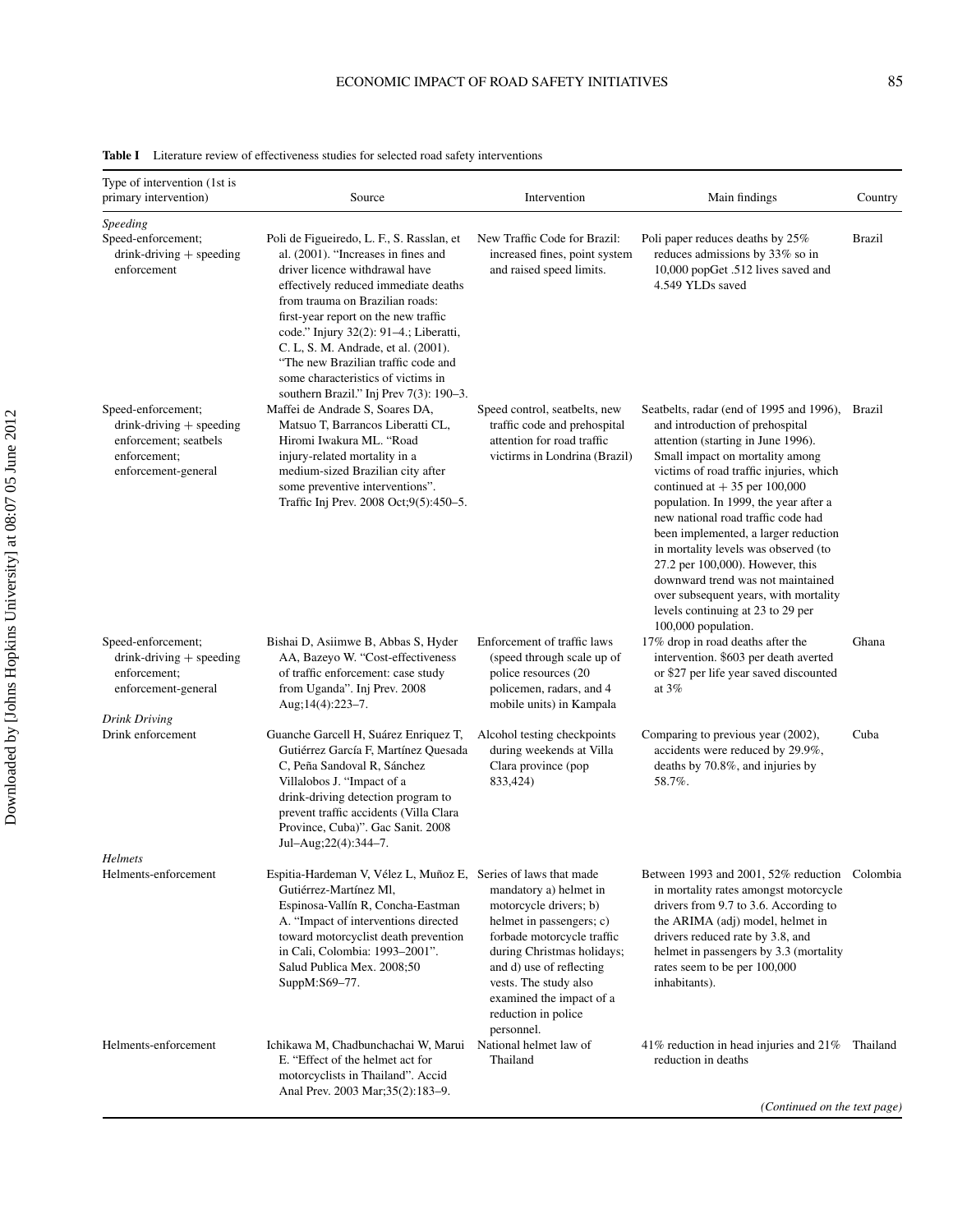## 86 ESPERATO ET AL.

| Passmore J, Tu NT, Luong MA, Chinh<br>National helmet law, requiring<br>16% reduction in road traffic injuries<br>ND, Nam NP. "Impact of mandatory<br>all motorcycle riders and<br>and 18% reduction in road traffic<br>motorcycle helmet wearing legislation<br>passengers to wear helmets<br>deaths (both significant at $p < 0.05$ ).<br>on head injuries in Viet Nam: results<br>at all times.<br>of a preliminary analysis". Traffic Inj<br>Prev. 2010Apr;11(2):202-6. PubMed<br>PMID: 20373241<br>Seatbelt law<br>South<br>Harris GT, Olukoga IA. "A cost benefit<br>Increase of seatbelt usage by 16%;<br>analysis of an enhanced seat belt<br>reduction of injuries by 9.5%. 13.6<br>enforcement program in South<br>million rand in societal savings.<br>Africa". Inj Prev. 2005<br>However, 9.5% reduction estimate<br>results assumes increases seatbelt<br>Apr;11(2):102–5<br>usage and the impact of such usage<br>similar to those from meta-analyses<br>from US.<br>The four interventions<br>Significant decrease in RTI-related<br>Soori H, Royanian M, Zali AR,<br>Iran<br>seatbelts-social marketing;<br>Movahedinejad A. "Road traffic<br>simultaneously put into<br>death and morbidity rates in Iran,<br>enforcement-general<br>injuries in Iran: the role of<br>place in 2005 were $(1)$<br>after intervention ( $P < 0.001$ ). Death<br>enforcement of laws on the<br>interventions implemented by traffic<br>rate decreased from 38.2 per 100,000<br>police". Traffic Inj Prev. 2009.<br>mandatory fastening of seat<br>in 2004 to 31.8 in 2007 (OR = $0.83$ ,<br>Aug;10(4):375-8.<br>belts, (2) enforcement of the<br>95% Cl = $0.82 - 0.85$ ). The death rate<br>laws on use of motorcycle<br>per 10,000 vehicles also showed a<br>helmets, (3) enforcement of<br>significant decline from 24.2 to 13.4<br>general traffic laws, and (4)<br>$(OR = 0.56, 95\% \text{ Cl} = 0.55-0.57).$<br>mass media educational<br>Similar reductions were seen among<br>nonfatal RT<br>campaigns on national radio<br>and television.<br>12% increase (from 50% to 62%) in<br>China<br>Stevenson M, Yu J, Hendrie D, Li LP,<br>Enhanced police training and<br>seatbelts-social marketing;<br>Ivers R, Zhou Y, Su S, Norton R.<br>enforcement, social<br>intervention city, and considerable<br>marketing, and health<br>narrowing of confidence intervals.<br>enforcement-general<br>"Reducing the burden of road traffic<br>educaiton. Intervention<br>Based on demonstrated effectiveness<br>injury: translating high-income<br>country interventions to<br>rolled out Sept 2005-August<br>of seatbelt usage on probability of<br>middle-income and low-income<br>2006.<br>$death (=0.45)$ , the authors calculate<br>countries". Inj Prev. 2008<br>7% death reduction based on simple<br>formula. Authors estimate also \$418<br>$Oct; 14(5): 284-9.$<br>per DALY saved.<br>Salvarani CP, Colli BO, Carlotti Junior<br>Brazilian adaptation of "Think During implementation year, total nr. of Brazil<br>speed-social marketing;<br>First", an educational<br>accidents increased by 1.6%, but the<br>CG. "Impact of a program for the<br>prevention of traffic accidents in a<br>social marketing-general<br>number of fatal injuries was reduced<br>program targeted at overall<br>Southern Brazilian city: a model for<br>popuolation (particular<br>by $23.6\%$ .<br>implementation in a developing<br>focus on adolescents and<br>country". Surg Neurol. 2009<br>young adults). Key themes<br>Jul;72(1):6–13<br>are alcohol, helmets, speed<br>and seatbelt. The<br>intervention lasted for 1 year<br>and was implemented at a<br>variety of places. | Type of intervention (1st is<br>primary intervention) | Source                         | Intervention         | Main findings                              | Country |
|-----------------------------------------------------------------------------------------------------------------------------------------------------------------------------------------------------------------------------------------------------------------------------------------------------------------------------------------------------------------------------------------------------------------------------------------------------------------------------------------------------------------------------------------------------------------------------------------------------------------------------------------------------------------------------------------------------------------------------------------------------------------------------------------------------------------------------------------------------------------------------------------------------------------------------------------------------------------------------------------------------------------------------------------------------------------------------------------------------------------------------------------------------------------------------------------------------------------------------------------------------------------------------------------------------------------------------------------------------------------------------------------------------------------------------------------------------------------------------------------------------------------------------------------------------------------------------------------------------------------------------------------------------------------------------------------------------------------------------------------------------------------------------------------------------------------------------------------------------------------------------------------------------------------------------------------------------------------------------------------------------------------------------------------------------------------------------------------------------------------------------------------------------------------------------------------------------------------------------------------------------------------------------------------------------------------------------------------------------------------------------------------------------------------------------------------------------------------------------------------------------------------------------------------------------------------------------------------------------------------------------------------------------------------------------------------------------------------------------------------------------------------------------------------------------------------------------------------------------------------------------------------------------------------------------------------------------------------------------------------------------------------------------------------------------------------------------------------------------------------------------------------------------------------------------------------------------------------------------------------------------------------------------------------------------------------------------------------------------------------------------------------------------------------------------------------------------------------------------------------------------------------------------------------------------------------------------------------------------------------------------------------------------------------------------|-------------------------------------------------------|--------------------------------|----------------------|--------------------------------------------|---------|
|                                                                                                                                                                                                                                                                                                                                                                                                                                                                                                                                                                                                                                                                                                                                                                                                                                                                                                                                                                                                                                                                                                                                                                                                                                                                                                                                                                                                                                                                                                                                                                                                                                                                                                                                                                                                                                                                                                                                                                                                                                                                                                                                                                                                                                                                                                                                                                                                                                                                                                                                                                                                                                                                                                                                                                                                                                                                                                                                                                                                                                                                                                                                                                                                                                                                                                                                                                                                                                                                                                                                                                                                                                                                             | Speeding<br>Helments-enforcement                      |                                |                      |                                            | Vietnam |
|                                                                                                                                                                                                                                                                                                                                                                                                                                                                                                                                                                                                                                                                                                                                                                                                                                                                                                                                                                                                                                                                                                                                                                                                                                                                                                                                                                                                                                                                                                                                                                                                                                                                                                                                                                                                                                                                                                                                                                                                                                                                                                                                                                                                                                                                                                                                                                                                                                                                                                                                                                                                                                                                                                                                                                                                                                                                                                                                                                                                                                                                                                                                                                                                                                                                                                                                                                                                                                                                                                                                                                                                                                                                             | <b>Seatbelts</b>                                      |                                |                      |                                            |         |
|                                                                                                                                                                                                                                                                                                                                                                                                                                                                                                                                                                                                                                                                                                                                                                                                                                                                                                                                                                                                                                                                                                                                                                                                                                                                                                                                                                                                                                                                                                                                                                                                                                                                                                                                                                                                                                                                                                                                                                                                                                                                                                                                                                                                                                                                                                                                                                                                                                                                                                                                                                                                                                                                                                                                                                                                                                                                                                                                                                                                                                                                                                                                                                                                                                                                                                                                                                                                                                                                                                                                                                                                                                                                             | Seatbelts-Enforcement                                 |                                |                      |                                            | Africa  |
|                                                                                                                                                                                                                                                                                                                                                                                                                                                                                                                                                                                                                                                                                                                                                                                                                                                                                                                                                                                                                                                                                                                                                                                                                                                                                                                                                                                                                                                                                                                                                                                                                                                                                                                                                                                                                                                                                                                                                                                                                                                                                                                                                                                                                                                                                                                                                                                                                                                                                                                                                                                                                                                                                                                                                                                                                                                                                                                                                                                                                                                                                                                                                                                                                                                                                                                                                                                                                                                                                                                                                                                                                                                                             | Seatbelts-Enforcement:                                |                                |                      |                                            |         |
|                                                                                                                                                                                                                                                                                                                                                                                                                                                                                                                                                                                                                                                                                                                                                                                                                                                                                                                                                                                                                                                                                                                                                                                                                                                                                                                                                                                                                                                                                                                                                                                                                                                                                                                                                                                                                                                                                                                                                                                                                                                                                                                                                                                                                                                                                                                                                                                                                                                                                                                                                                                                                                                                                                                                                                                                                                                                                                                                                                                                                                                                                                                                                                                                                                                                                                                                                                                                                                                                                                                                                                                                                                                                             | Seatbelts-Enforcement:                                |                                |                      |                                            |         |
|                                                                                                                                                                                                                                                                                                                                                                                                                                                                                                                                                                                                                                                                                                                                                                                                                                                                                                                                                                                                                                                                                                                                                                                                                                                                                                                                                                                                                                                                                                                                                                                                                                                                                                                                                                                                                                                                                                                                                                                                                                                                                                                                                                                                                                                                                                                                                                                                                                                                                                                                                                                                                                                                                                                                                                                                                                                                                                                                                                                                                                                                                                                                                                                                                                                                                                                                                                                                                                                                                                                                                                                                                                                                             | Seatbelts-social marketing;                           |                                |                      |                                            |         |
|                                                                                                                                                                                                                                                                                                                                                                                                                                                                                                                                                                                                                                                                                                                                                                                                                                                                                                                                                                                                                                                                                                                                                                                                                                                                                                                                                                                                                                                                                                                                                                                                                                                                                                                                                                                                                                                                                                                                                                                                                                                                                                                                                                                                                                                                                                                                                                                                                                                                                                                                                                                                                                                                                                                                                                                                                                                                                                                                                                                                                                                                                                                                                                                                                                                                                                                                                                                                                                                                                                                                                                                                                                                                             | Social marketing<br>Social marketing-general          | Rahimi-Movaghar V. "Controlled | Intervention is Safe | No effect was found of Safe Community Iran |         |

after intervention (P < 0.001). Death rate decreased from 38.2 per 100,000 in 2004 to 31.8 in 2007 (OR =  $0.83$ , 95% Cl =  $0.82 - 0.85$ ). The death rate significant decline from 24.2 to 13.4 Similar reductions were seen among Iran Based on demonstrated effectiveness 7% death reduction based on simple formula.Authors estimate also \$418 China During implementation year, total nr. of accidents increased by 1.6%, but the number of fatal injuries was reduced Brazil Social marketing-general Rahimi-Movaghar V. "Controlled evaluation of injury in an international Safe Community: Kashmar, Iran". Public Health. 2010 Apr;124(4):190–7. Intervention is Safe Community model from WHO. Therefore, road-safety intervention seems a bit unclear. No effect was found of Safe Community intervention on road safety . nity Iran Helmets-social marketing Law TH, Umar RS, Zulkaurnain S, Kulanthayan S. "Impact of the effect of economic crisis and the targeted motorcycle safety programme on motorcycle-related accidents, injuries and fatalities in Malaysia". Int J Inj Contr Saf Promot. 2005 Mar;12(1):9–21. Intervention aimed at modifying use of motorcycle user behavior in: helmet use, lack road conspicuity, and speed 27% reduction in motorcyle-related deaths Malaysia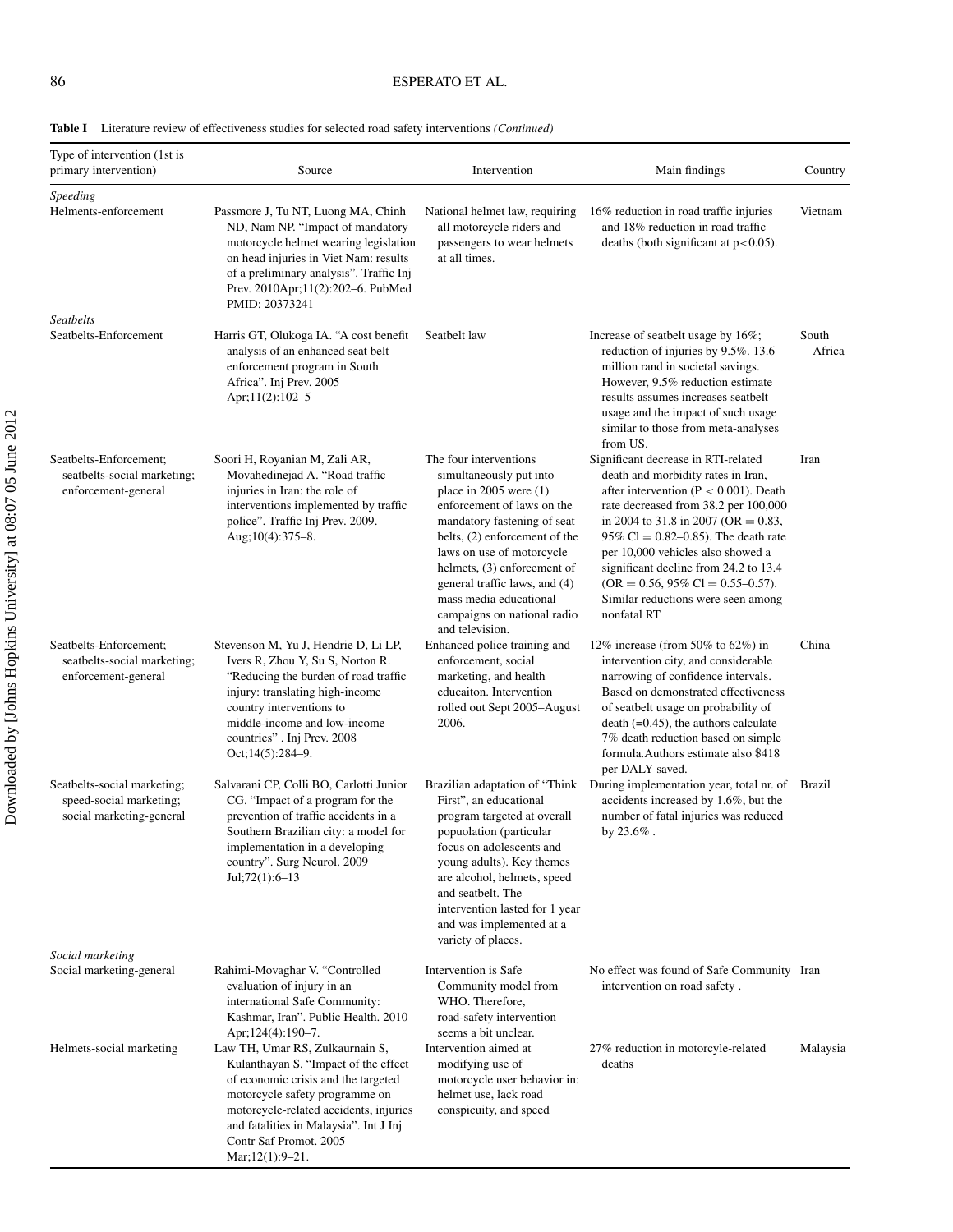| Country  | Population receiving<br>intervention (persons) | Risk of injury death<br>(per $100,000$ ) | Lives saved over 5 years,<br>discounted | Value of these life years $@3 \times$<br>$GNI/LYS(\$)$ | Value of these saved<br>lives using $VSL(3)$ |
|----------|------------------------------------------------|------------------------------------------|-----------------------------------------|--------------------------------------------------------|----------------------------------------------|
| Brazil   | 7.510.000                                      | 24.4                                     | 1857                                    | 1, 378, 615, 088                                       | 697, 378, 540                                |
| Cambodia | 6, 932, 000                                    | 12.1                                     | 980                                     | 119, 038, 820                                          | 27, 908, 701                                 |
| China    | 14, 606, 000                                   | 15.4                                     | 1975                                    | 926, 689, 883                                          | 414, 234, 667                                |
| Egypt    | 19, 482, 000                                   | 14.7                                     | 2411                                    | 1, 018, 868, 595                                       | 378, 369, 689                                |
| India    | 3.618.000                                      | 25.8                                     | 1568                                    | 308, 942, 625                                          | 89, 304, 298                                 |
| Kenya    | 1, 377, 000                                    | 6.6                                      | 135                                     | 9.033.373                                              | 3, 075, 128                                  |
| Mexico   | 4, 400, 000                                    | 29.7                                     | 995                                     | 1, 037, 213, 269                                       | 605, 578, 089                                |
| Russia   | 1, 275, 000                                    | 22.8                                     | 181                                     | 209, 205, 483                                          | 164, 841, 888                                |
| Turkey   | 1, 352, 000                                    | 13.3                                     | 120                                     | 118, 760, 697                                          | 69, 000, 141                                 |
| Vietnam  | 380,000                                        | 19.0                                     | 88                                      | 17, 582, 567                                           | 4.749.056                                    |
| Total    | 60, 934, 000                                   | 19.9                                     | 10, 310                                 | 5, 143, 950, 399                                       | 2, 454, 440, 197                             |

**Table II** Estimate of lives saved and their value for RS-10 sites

\$2.4 billion. Hence, RS-10 would need to cost over \$2.4 billion for it not to be a worthwhile enterprise. Both methods convey that if RS-10 rises to its potential to save 10,310 lives, then it will be worth more the planned investment of \$125 million by a factor of 10.

Finally, we conducted sensitivity analysis for both methods. The analysis shows that maximum investment and VSL calculations are vulnerable to different assumptions. Maximum investment calculations are more influenced by discount rates  $(\text{range} = \$2.3 - \$10.7)$  billion) than by intervention efficacy assumptions (range  $= $4.1-\$6.2$  billion). Figure 1 shows that VSL variation due to efficacy assumptions (range  $=$ \$2.0–\$2.9 billion) is comparable to that from the maximum investment calculations. However, the VSL approach is much less vulnerable to varying discount rates (range = \$2.0–\$3.0 billion). In addition, VSL calculations are most vulnerable to elasticity assumptions (range  $= $1.1-\$5.6$  billion)—a construct that only applies to this approach and is therefore not comparable to maximum investment calculations.

#### *DISCUSSION*

If the RS-10 interventions have similar effectiveness to the results obtained in past studies, our analysis predicts that they could save 10,310 lives over 5 years. Our VSL calculations reveal that if 10,310 lives are actually saved as a consequence of RS-10, its implementation costs would have to be 19.6 times higher than RS-10 investment cost before they exceed the value of the statistical lives saved (\$2.4 billion). The maximum investment calculations  $(3 \times GNI/YLS)$  yield even more striking results. RS-10 costs would need exceed 41.6 times the investment cost before they surpass the conventional  $3 \times$  GNI/YLS costeffectiveness threshold. In addition, sensitivity analysis shows that varying assumptions will have a significant impact on our estimates but not on our conclusions: the lowest effectiveness estimand (VSL, 2% elasticity) found the VSL of the lives saved to be \$1.1 billion. This is still almost 9 times the grant from the Bloomberg Philanthropies.

The findings from this study cannot be compared to similar accounts, because this is the first study of its nature. Though previous reviews (Ameratunga et al. 2006; Quistberg et al. 2010; Schmucker et al. 2010; Sharma 2008) point to the general lack of attention to injury research in the developing world, they did not attempt to develop effectiveness estimates using these methods.

The main limitation of this study is the weak effectiveness evidence available from LMICs. The articles we reviewed for our effectiveness estimates exhibit weaknesses in 4 main areas. These are (1) not focusing on a specific intervention, (2) not having specific baseline data, (3) not having a control group (i.e., counterfactual), and (4) not adjusting for potential confounders. For example, one study assessed interventions that had not been implemented yet (Harris and Olukoga 2005), and another assessed an intervention that was not clearly definable (Rahimi-Movaghar 2010). Though all studies compared prestudy with post-study outcomes, only 2 studies included a control group for comparison (Rahimi-Movaghar 2010; Stevenson et al. 2008), and only one study (Law et al. 2005) controlled for potential confounders. Of the studies that used a time timeseries approach, only 3 (Bishai et al. 2008; Espitia-Hardeman et al. 2008; Law et al. 2005) corrected for the autocorrelation of the outcome over time. Finally, these studies used different data sources, including self-reports, official public sector reports, and secondary data (Harris and Olukoga 2005).

In addition, the methods we used in our estimation may face some potential challenges. RS-10 will implement more than one intervention in some sites; we have assumed first that there is no overlap of interventions. Therefore, there is a chance that our calculations may double count a limited number of lives that were saved twice through 2 separate interventions in the same place. It is also possible that concurrent interventions will have multiplicative or additive effects. However, no literature exists in this regard. Third, we have also assumed that all interventions are fully implemented and that interventions are equally effective across sites and countries. Finally, we estimate that the effectiveness estimate for each intervention is an arithmetic average of the estimates across relevant studies. Given that the studies found varied considerably in the populations and methods used, this may not be the case. In sum, the direction of such biases is unknown, and we have tried to help readers extrapolate away from the baseline estimates through sensitivity analysis,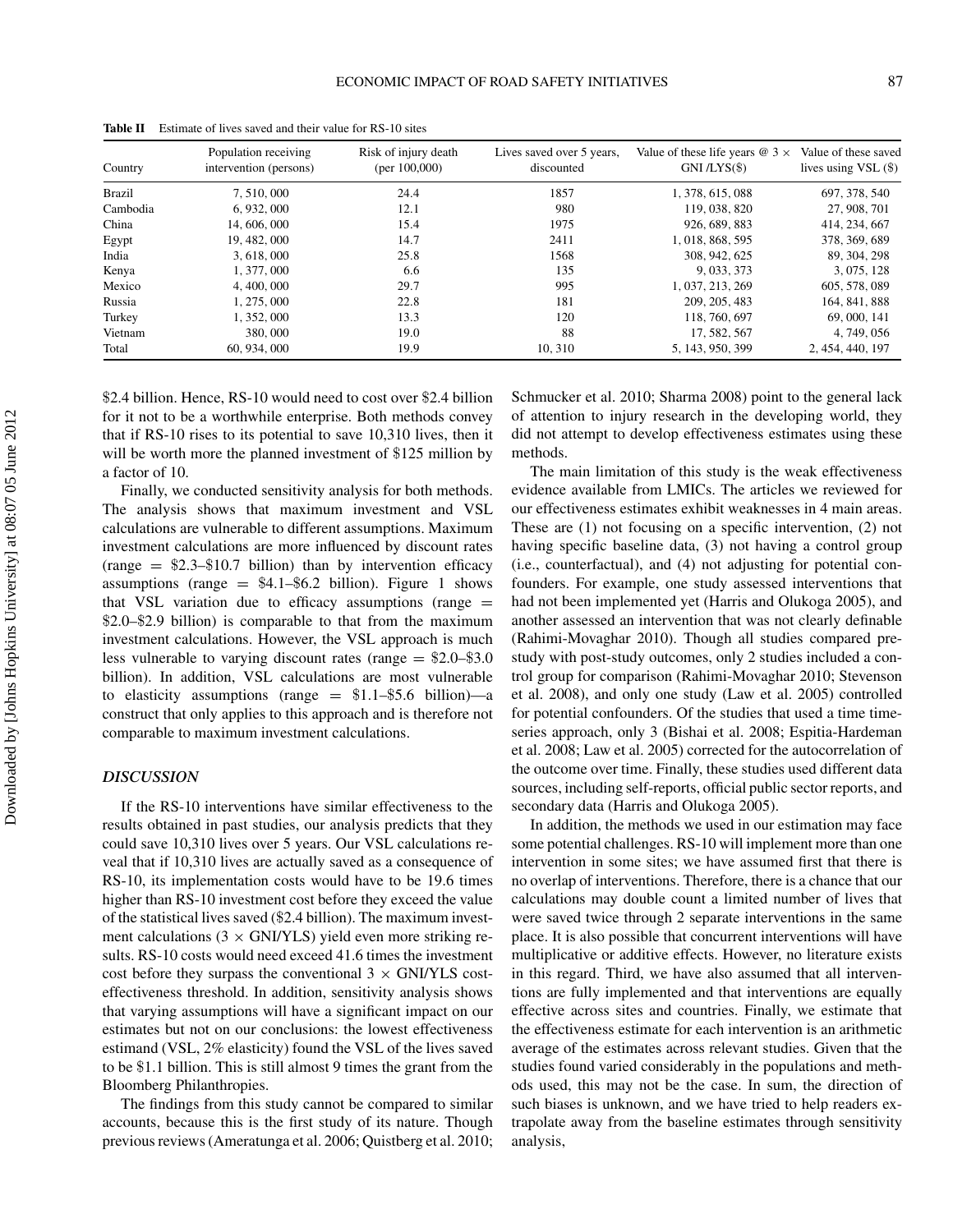**Tornado Diagram: Sensitivity to Alternative Parameters** \$Billions (bill.) \$0  $$1$  $$2$ \$3 \$5 \$6 \$4 VSL, elasticiy 1-2 Intervention Efficacy +/-20% VSL, life discount rate 0-6% (3% is midpoint)

**Figure 1** Tornado diagram for road safety estimates, VSL calculations (color figure available online).

The tornado diagram (Figure 1) shows that even when intervention efficacy was 20 percent lower, the RS-10 program generated health benefits worth over \$2 billion. Intervention efficacy in RS-10 countries would need to be less than one tenth the reported efficacy to threaten the conclusion that benefits exceed the projected \$100 million cost of the interventions. Therefore, RS-10 is a highly worthwhile enterprise, because the lives saved and their value lie well beyond the projected investment.

An additional assumption concerns the cost-effectiveness threshold (\$/LYS), which we fixed at 3 times the GNI. As discussed, this arbitrary benchmark is similar to international thresholds for other measures. However, because our analysis does not adjust for prevented disability, using the same threshold may make us underestimate the benefit of RS-10. On the other hand, the disability care and economic losses (cost of treatment, property damage, and reduced production due to traffic delay) induced by RS-10 are not part of our cost calculations. It is unclear whether over- or underestimation prevails; both effects may cancel out.

In sum, in spite of the methodological challenges, it is striking that our 2 different approaches—investment per LYS and VSL—conclude that RS-10 benefits must be 20-fold less than those projected for its costs to outweigh the benefits. Given such a high margin, it is very likely that RS-10 will be worth the money invested. This finding is strengthened by the fact that the 2 methods used (LYS and VSL) reflect conceptually different aspects of the benefits of injury prevention. Though LYS calculations reflect the maximum cost to save 10,310 lives while staying cost-effective, VSL estimates how much society would be willing to invest to save those lives. Projections like the ones used in this study are important to predict the impact of interventions as well as define the worthiness of investments—both important for road safety in LMICs. The lack of effectiveness and costing data from LMICs ought to be of concern to both researchers and decision makers; the evidence base needed for the wise use of resources is missing from the countries that need it most. The evidence generated by research activities like those planned in conjunction with RS-10 should be a routine part of

road safety initiatives to inform future policies and save more lives in the developing world.

## *ACKNOWLEDGMENTS*

This work was conducted as part of the Road Safety in 10 Countries project funded by the Bloomberg Philanthropies.

### *REFERENCES*

- Afukaar FK. Speed control in developing countries: issues, challenges and opportunities in reducing road traffic injuries. *Inj Contr Saf Promot.* 2003;10:77–81.
- Ameratunga S, Hijar M, Norton R. Road-traffic injuries: confronting disparities to address a global-health problem. *Lancet.* 2006;367:1533–1540.
- Arreola-Risa C, Mock C, Herrera-Escamilla AJ, Contreras I, Vargas J. Cost-effectiveness and benefit of alternatives to improve training for prehospital trauma care in Mexico. *Prehosp Disaster Med.* 2004;19:318–325.
- Arreola-Risa C, Vargas J, Contreras I, Mock C. Effect of emergency medical technician certification for all prehospital personnel in a Latin American city. *J Trauma.* 2007;63:914–919.
- Arreola-Rissa C, Santos-Guzman J, Esquivel-Guzman A, Mock C, Herrera-Escamilla A. Barriles de absorcion y contencion del impacto: reduccion de mortalidad por accidentes de transito [Impactabsorbing and containment barriers: reduction in accident mortality]. *Salud Publica Mex.* 2008;50(suppl 1):S55–S59.
- Ayati E, Shahidian M. Safety and cost-effectiveness of clear zones in Iran. *Proc Inst Civ Eng.* 2007;160:19–26.
- Bacchieri G, Barros AJ, dos Santos JV, Goncalves H, Gigante DP. A community intervention to prevent traffic accidents among bicycle commuters. *Rev Saude Publica.* 2010;44:867–875.
- Bishai D, Asiimwe B, Abbas S, Hyder AA, Bazeyo W. Costeffectiveness of traffic enforcement: case study from Uganda. *Inj Prev.* 2008;14:223–227.
- De Blaeij A, Florax RJGM, Rietveld P, Verhoef E. The value of statistical life in road safety: a meta-analysis. *Accid Anal Prev.* 2003;35:973–986.
- Espitia-Hardeman V, Velez L, Munoz E, Gutierrez-Martinez MI, Espinosa-Vallin R, Concha-Eastman A. Efectos de las intervenciones disenadas para prevenir las muertes de motociclistas en Cali, Colombia (1993–2001) [Impact of interventions directed toward motorcyclist death prevention in Cali, Colombia: 1993–2001]. *Salud Publica Mex.* 2008; 50(suppl 1):S69–S77.
- Guanche Garcell H, Suarez Enriquez T, Gutierrez Garcia F, Martinez Quesada C, Pena Sandoval R, Sanchez Villalobos J. Impacto de un programa de deteccion de conductores bajo los efectos del alcohol en la prevencion de accidentes de trafico (provincia de Villa Clara [Cuba]) [Impact of a drink-driving detection program to prevent traffic accidents (Villa Clara Province, Cuba)]. *Gac Sanit.* 2008;22:344–347.
- Harris GT, Olukoga IA. A cost benefit analysis of an enhanced seat belt enforcement program in South Africa. *Inj Prev.* 2005; 11(2):102–105.
- Hidalgo-Solorzano E, Hijar M, Mora-Flores G, Trevino-Siller S, Inclan-Valadez C. Accidentes de transito de vehiculos de motor en la poblacion joven: evaluacion de una intervencion educativa en Cuernavaca, Morelos [Road traffic injuries among youth: measuring the